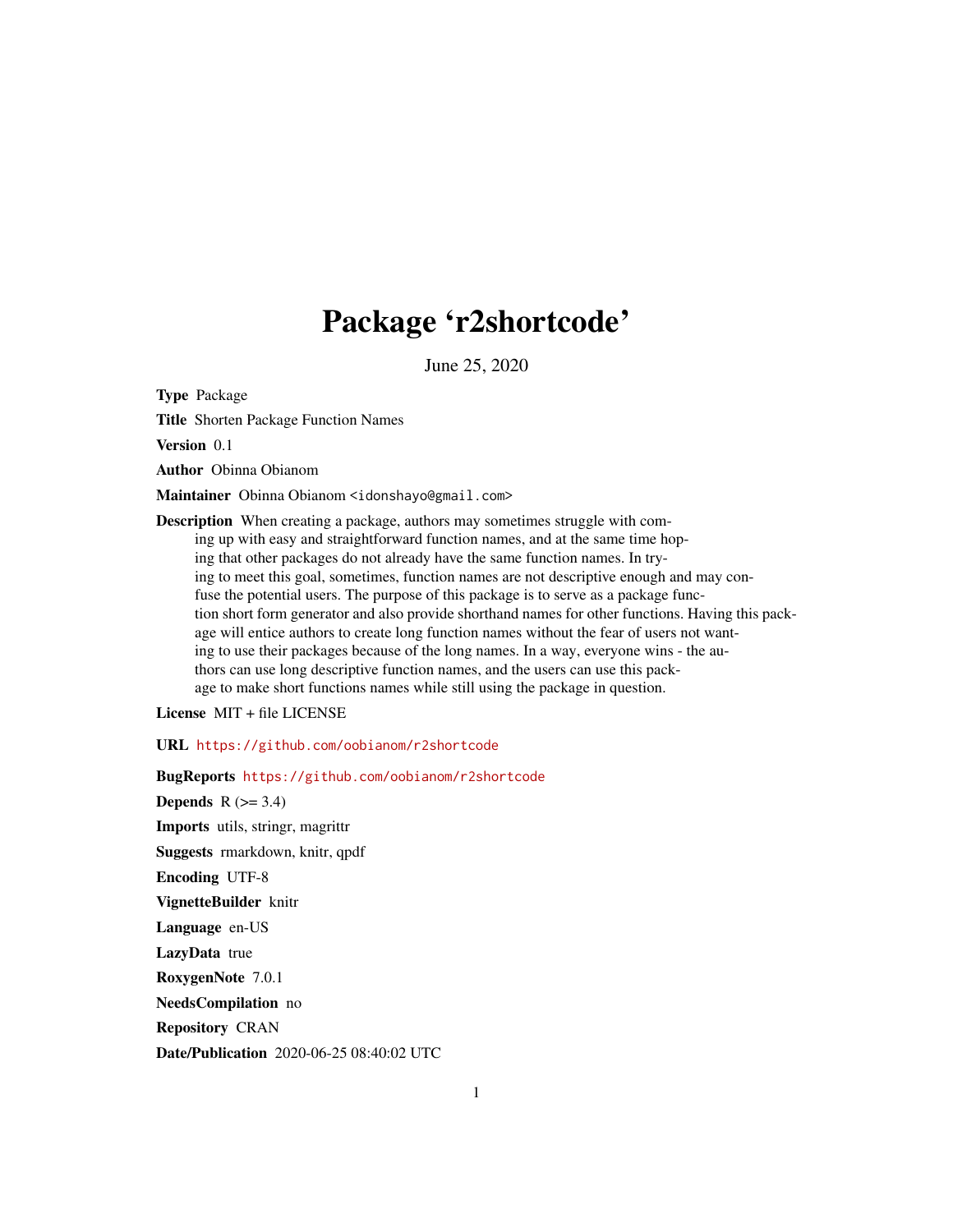## <span id="page-1-0"></span>R topics documented:

| Index |  |
|-------|--|

chooseShortName *Short algorithm to choose a short name based on a given long name*

## Description

A very simple and short algorithm to choose a short name based on a given name

#### Usage

```
chooseShortName(
  fullname = stop("Invalid string name entered."),
 withPrefix = NULL,
 withSuffix = NULL,
 envir = NULL,
  silent = FALSE
\mathcal{L}
```
## Arguments

| Prefix to include in front of the new short name<br>withPrefix |  |
|----------------------------------------------------------------|--|
| Suffix to include in front of the new short name<br>withSuffix |  |
| The environment where to store the name.<br>envir              |  |
| Return response at the end of evaluations?<br>silent           |  |

## Value

Short forms of functions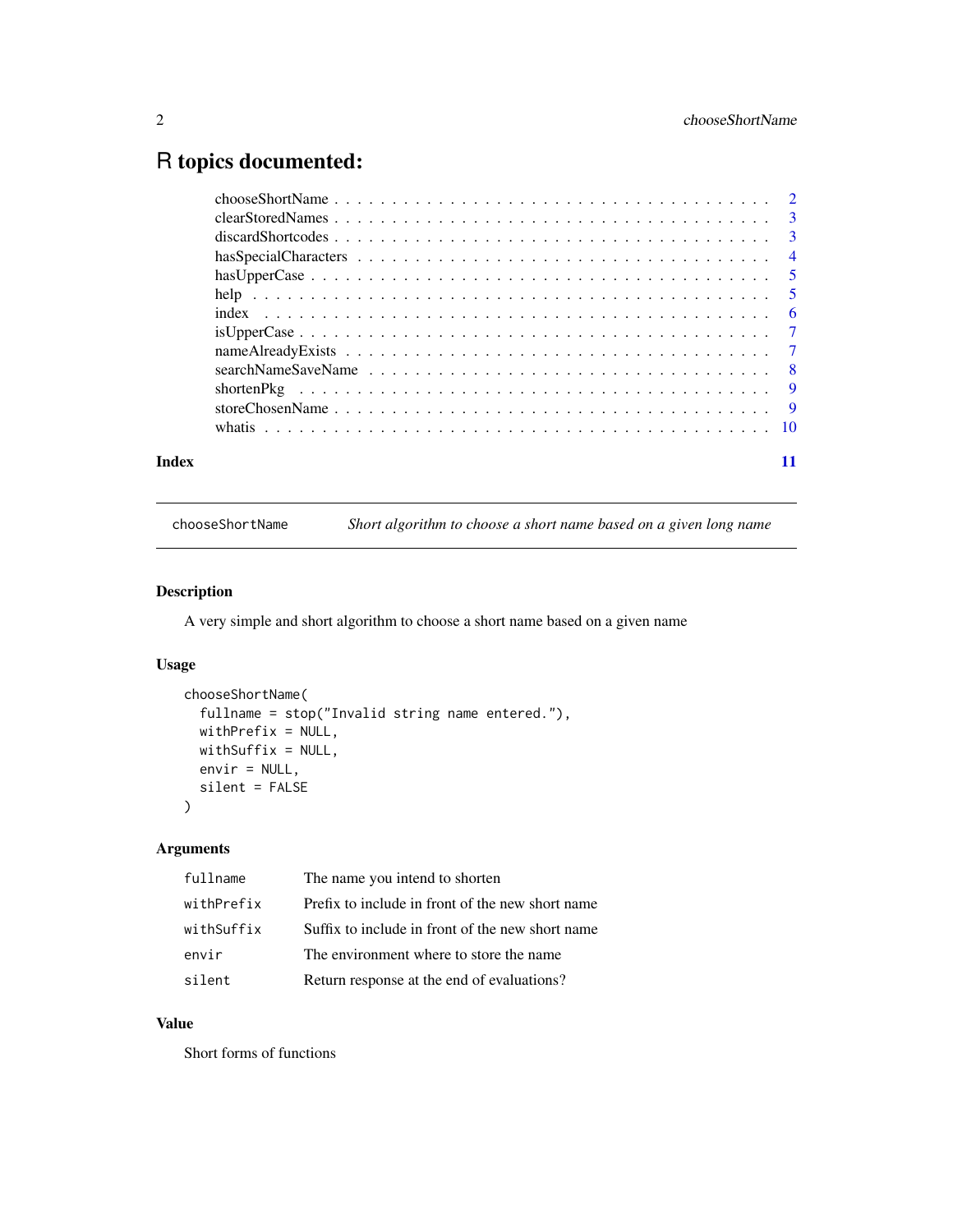### <span id="page-2-0"></span>clearStoredNames 3

## Examples

```
long_function_name <- 'longFunctionCall'
short_function_name <- chooseShortName(long_function_name)
short_function_name # the result should "lFC"
```
clearStoredNames *Clears previously stored names*

## Description

Beware that by clearing all stored names, you may inadventently duplicate new shortnames

#### Usage

clearStoredNames(w = "all")

#### Arguments

w what to clear

#### Value

empty stores for chosen name

#### Examples

```
nametostore = "ujuo"
storeChosenName(nametostore) #store the chosen name
nameAlreadyExists(nametostore) #check if the chosen name now exists in store
clearStoredNames("all") #clear storage of all names
nameAlreadyExists(nametostore) #check if the chosen name now exists in store, it should not
```
discardShortcodes *Discard shortcodes*

## Description

This will discard all shorthand functions created and delete them from stores as well. Good if you inadvertently shorthand a package.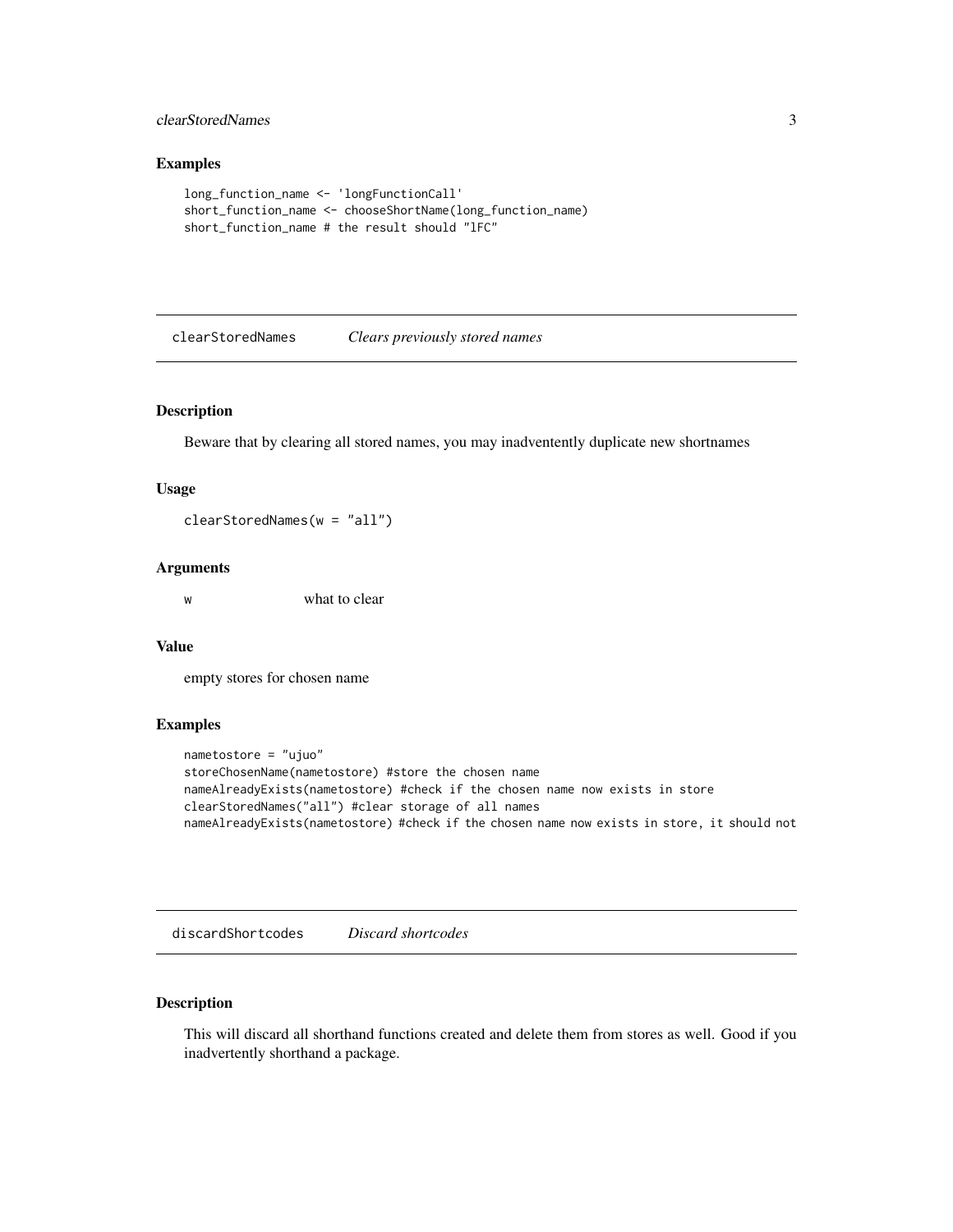## Usage

```
discardShortcodes(
  pkg,
  reflib = options()$.funCNamesPkgReference,
  response = TRUE
\mathcal{L}
```
## Arguments

| pkg      | package name                                     |
|----------|--------------------------------------------------|
| reflib   | reference library, preferrably leave unentered   |
| response | TRUE or FALSE, return a response upon completion |

## Value

unloads short function names

## Examples

```
pkgName = 'qpdf'
shortenPkg(pkgName)
discardShortcodes(pkgName)
```
hasSpecialCharacters *Does string have special characters?*

## Description

Evaluates if a specified string contains special characters

## Usage

```
hasSpecialCharacters(string)
```
## Arguments

string The string to evaluate

## Value

TRUE or FALSE

<span id="page-3-0"></span>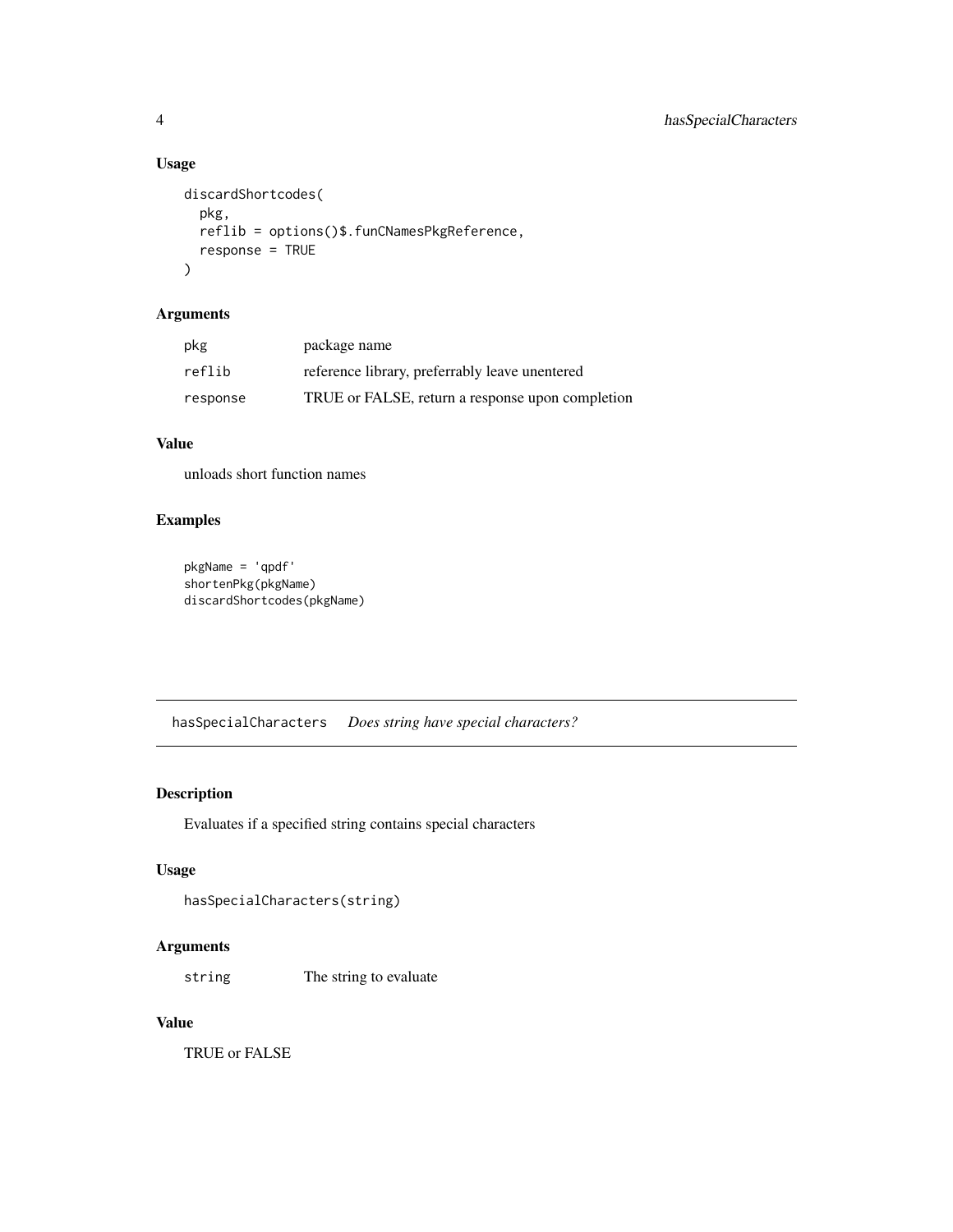## <span id="page-4-0"></span>has UpperCase 5

## Examples

```
strToTest1 <- 'obi_%_good_^you'
strToTest2 <- 'obigoodyou'
hasSpecialCharacters(strToTest1)
hasSpecialCharacters(strToTest2)
```
hasUpperCase *Contains uppercase?*

#### Description

Simply change if there is any uppercase letter in a string

#### Usage

```
hasUpperCase(string)
```
## Arguments

string the string to evaluate

## Value

TRUE or FALSE if the string has an upper case letter

## Examples

```
strToTest1 <- 'obiWentToSchool'
strToTest2 <- 'obiwenttoschool'
hasUpperCase(strToTest1)
hasUpperCase(strToTest2)
```
help *Help for all functions*

#### Description

Access help for all functions including any newly created shorthand functions

## Usage

```
help(functionName, package = NULL)
```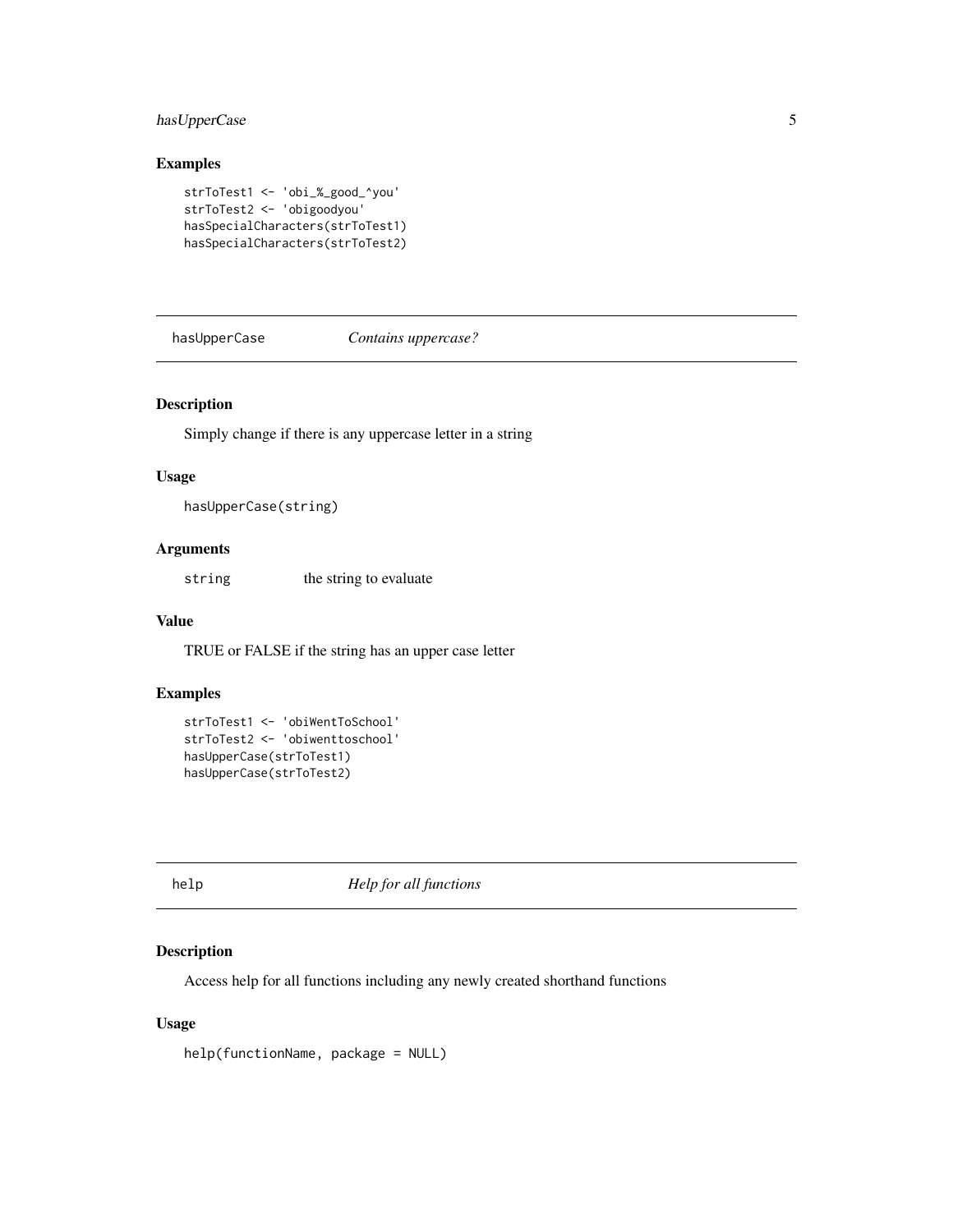<span id="page-5-0"></span>6 index and the contract of the contract of the contract of the contract of the contract of the contract of the contract of the contract of the contract of the contract of the contract of the contract of the contract of th

### Arguments

| functionName | function name to search for                                                              |  |
|--------------|------------------------------------------------------------------------------------------|--|
| package      | package name containing the function. Leave unentered if this is a shorthand<br>function |  |

#### Value

Documentation for function

## Examples

```
pkgname <- 'qpdf' #pacakge name
shortenPkg(pkgname,TRUE) #shorten the package
index(pkgname) #index the package functions shortened
help('qpd.pl') #choose a function name and find help
```
index *Index a shortened package*

#### Description

This function will provide you the list of shorthand functions created for a package

#### Usage

index(pkg = stop("Enter a package name to index"))

## Arguments

pkg The package name

#### Value

List of long and short forms of particular functions

## Examples

```
pkgname <- 'qpdf'
shortenPkg(pkgname,TRUE)
index(pkgname)
```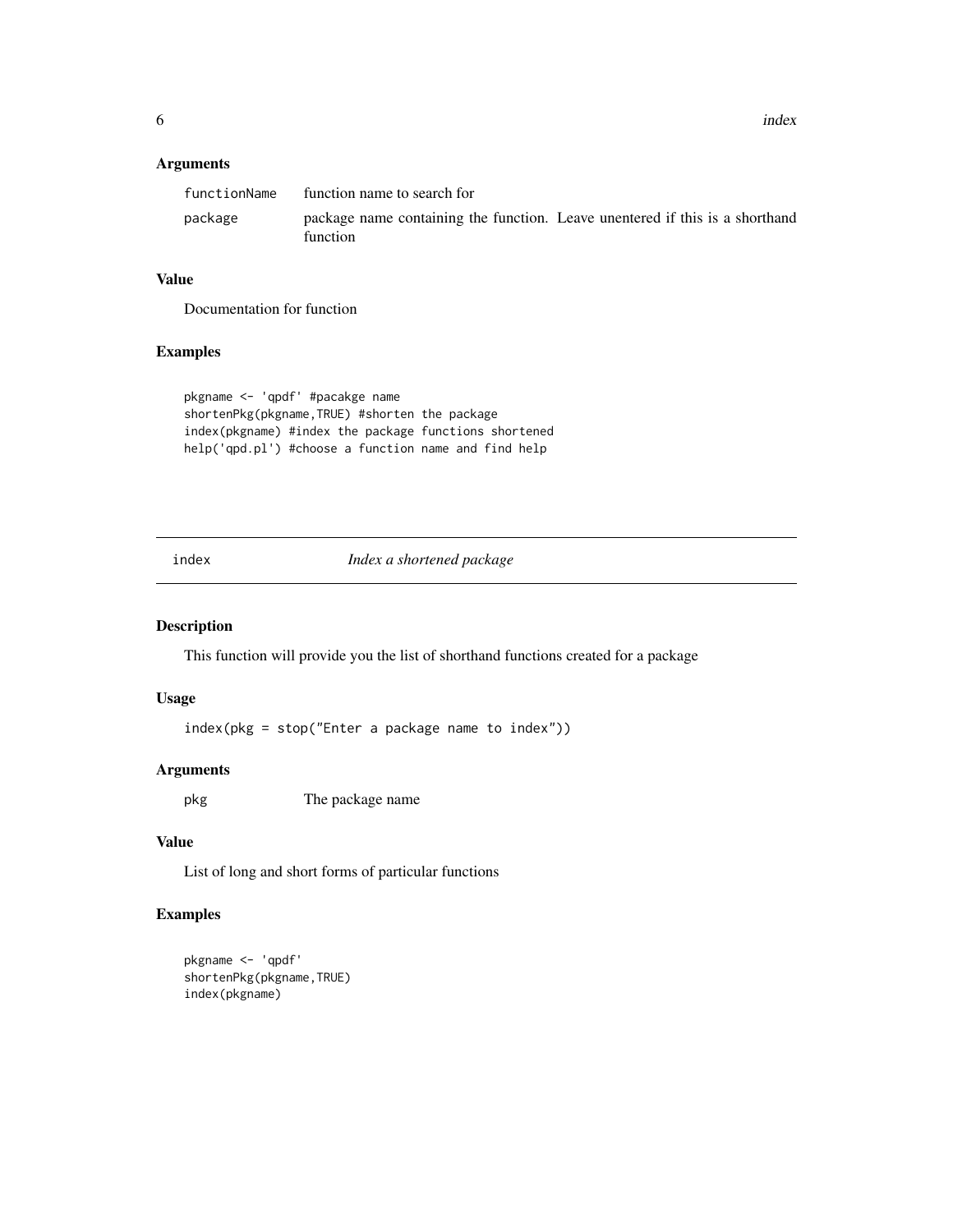<span id="page-6-0"></span>

## Description

Simply, test if a string is uppercase and return TRUE or FALSE

#### Usage

isUpperCase(string)

## Arguments

string The string to evaluate

## Value

TRUE or FALSE if the string is all upper case

## Examples

```
strTest1 <- 'OBI'
strTest2 <- 'obiO'
isUpperCase(strTest1)
isUpperCase(strTest2)
```
nameAlreadyExists *Does name already exist in memory?*

## Description

Evaluates if a name has already been saved by the r2shortcode. Keep in mind that if you previously used the clear function, previously saved names will be cleared

#### Usage

nameAlreadyExists(name)

## Arguments

name The name to lookup

## Value

TRUE or FALSE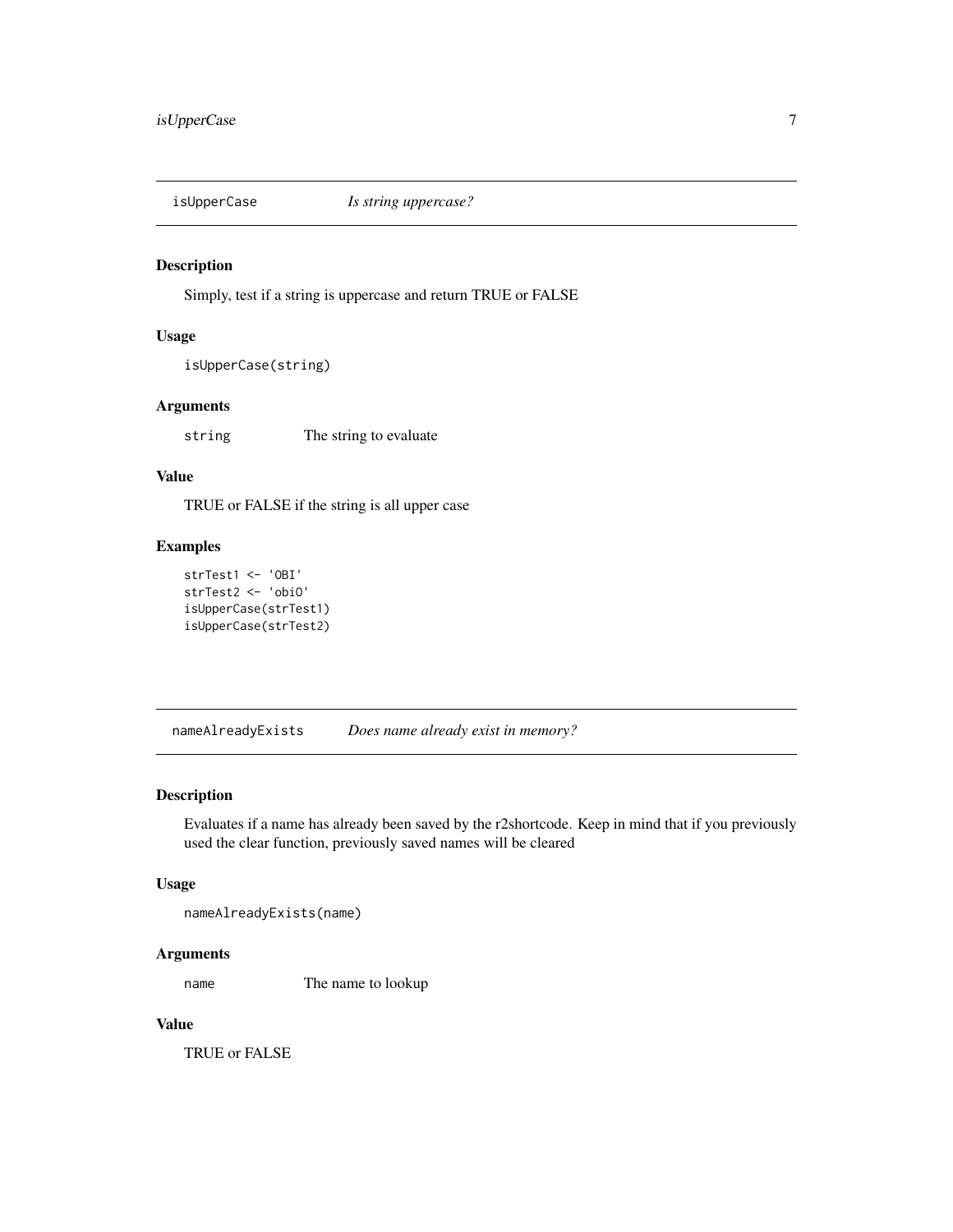## Examples

```
nameToCheck <- 'Obinna'
nameAlreadyExists(nameToCheck)
```
searchNameSaveName *Search for the existence of a name and save if unavailable*

## Description

Carries out a search on the already used shorthand function names and if the new name does not exist, it saves it

#### Usage

```
searchNameSaveName(withPrefix = NULL, strN.complete, withSuffix = NULL)
```
## Arguments

| withPrefix | Provide the prefix to use for the function name, could use NULL              |  |
|------------|------------------------------------------------------------------------------|--|
|            | strN, complete Provide the function name to search for, and save if feasible |  |
| withSuffix | Provide the suffix to use for the function name, could use NULL              |  |

## Value

Concatenate of search and a boolean

#### Examples

```
nameToCheck <- 'ObiObianom'
searchNameSaveName(strN.complete= nameToCheck)
searchNameSaveName(strN.complete= nameToCheck)
```
<span id="page-7-0"></span>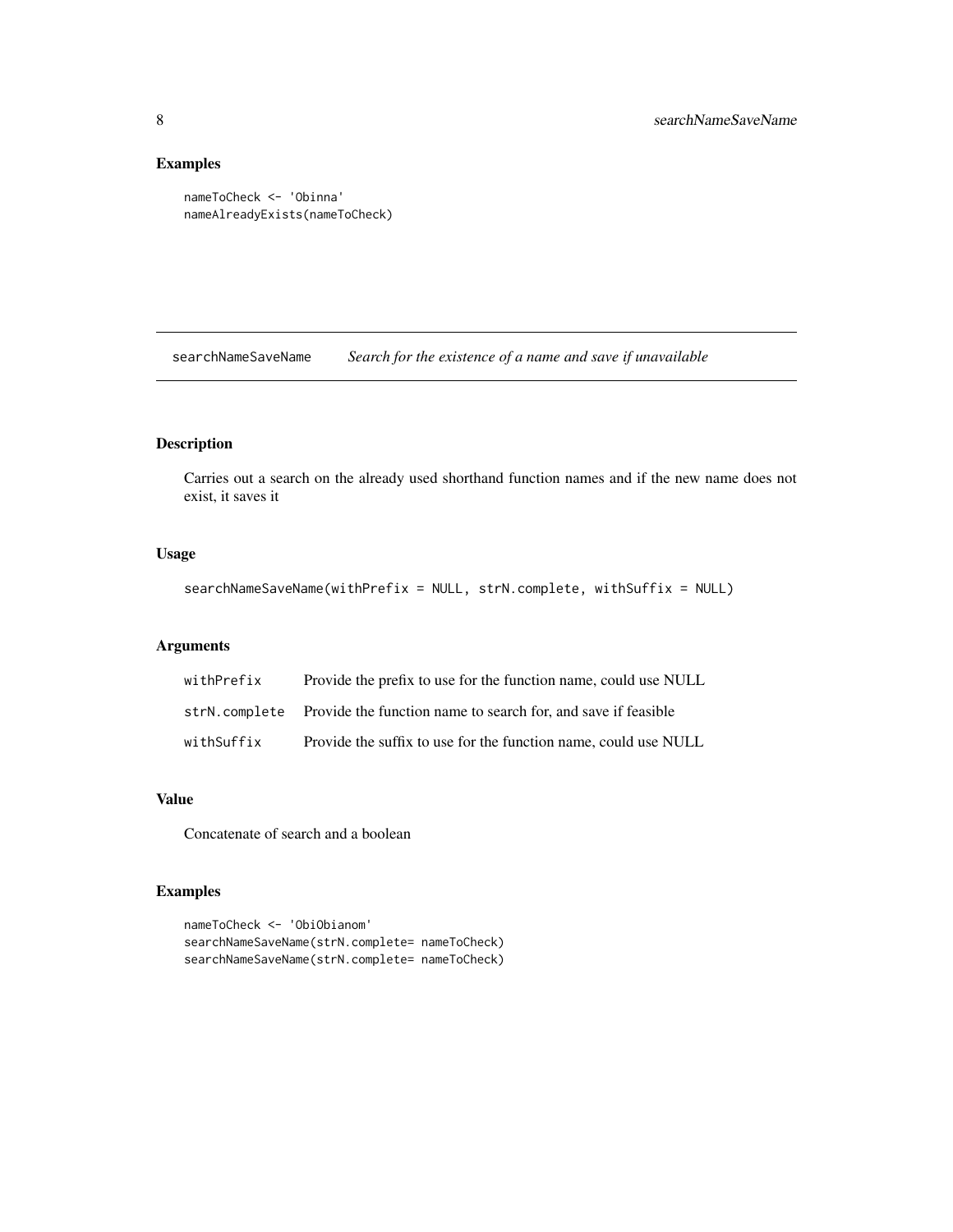<span id="page-8-0"></span>

#### Description

This will create shorthand functions for functions in a package. This function brings together most functions in this package.

## Usage

```
shortenPkg(pkg, addPrefix = TRUE, silent = FALSE, num.prefix = 3)
```
## Arguments

| pkg        | package name                                                                                                               |
|------------|----------------------------------------------------------------------------------------------------------------------------|
| addPrefix  | should prefix be added to the new names, TRUE or FALSE. Prefix will by de-<br>fault be first 3 letters of the package name |
| silent     | return messages at the end of evaluation, TRUE or FALSE                                                                    |
| num.prefix | if you specify to addPrefix, how many letters will you like to add?                                                        |

#### Value

short function names for all the functions in the package

## Examples

```
pkg <- 'qpdf'
shortenPkg(pkg,FALSE,TRUE)
```
storeChosenName *Store chosen name in memory*

## Description

When all else passes, store this particular name in memory

## Usage

```
storeChosenName(name)
```
## Arguments

name The chosen name to store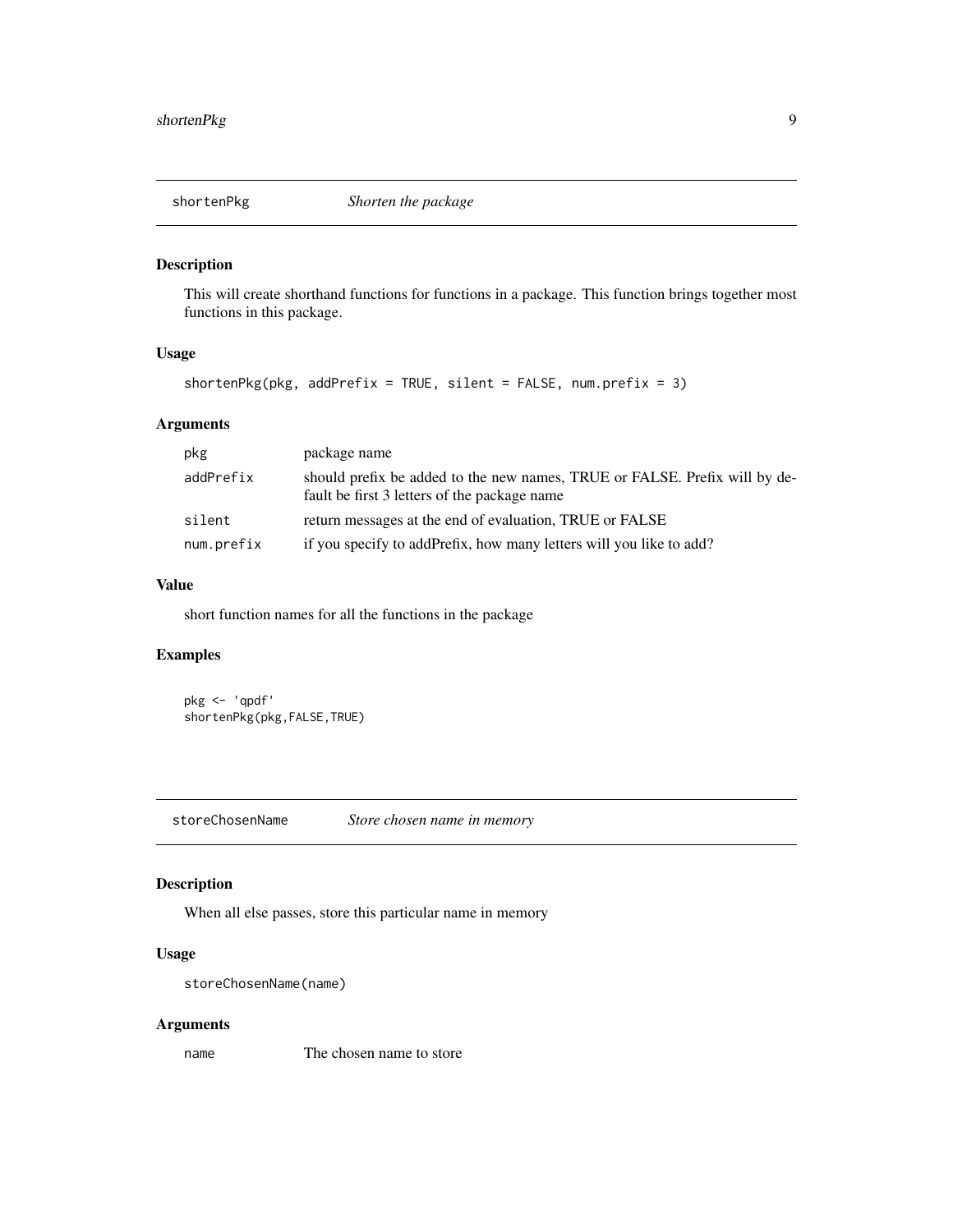<span id="page-9-0"></span>10 whatis what is a contract of the contract of the contract of the contract of the contract of the contract of the contract of the contract of the contract of the contract of the contract of the contract of the contract o

## Value

store the chosen name in storage variable

## Examples

```
nameStore <- 'ObiStore1'
storeChosenName(nameStore)
```
whatis *Help for all functions*

## Description

Access help for all functions including any newly created shorthand functions

#### Usage

```
whatis(functionName, package = NULL)
```
## Arguments

| functionName | function name to search for                                                              |  |
|--------------|------------------------------------------------------------------------------------------|--|
| package      | package name containing the function. Leave unentered if this is a shorthand<br>function |  |

### Value

help for the particular function

## Examples

pkgname <- 'qpdf' #pacakge name shortenPkg(pkgname,TRUE) #shorten the package index(pkgname) #index the package functions shortened whatis('qpd.pl') #choose a function name and find help